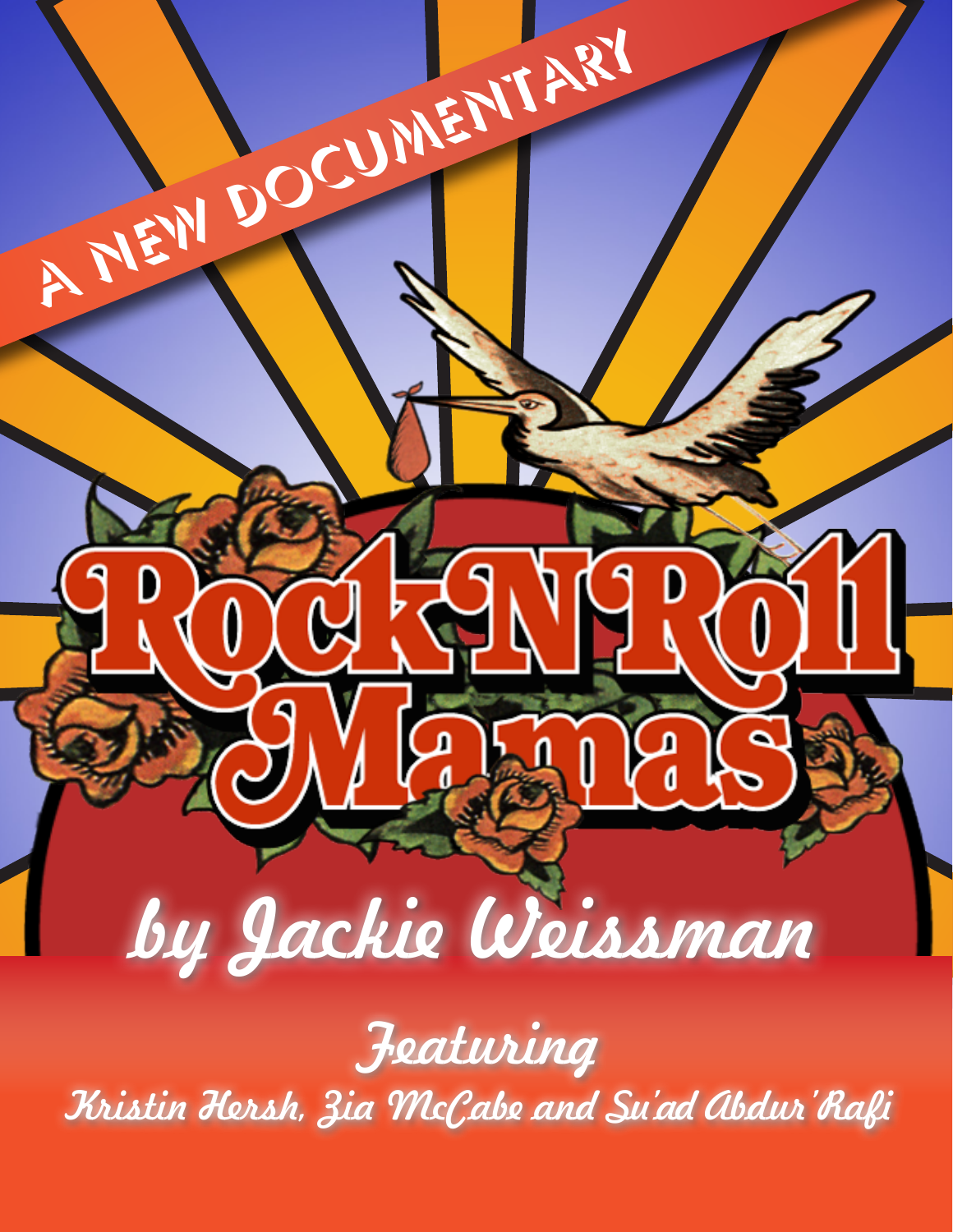**PRESENTS** *Rock Mama Films*

Rock N Roll Mamas

**Starring** Kristin Hersh Zia McCabe Su'ad Abdur'Rafi

**Directed, Produced, and Edited by** Jackie Weissman

**Produced by** Tara Johnson-Medinger

**Executive Produced by** Allison Anders

**Original Scoring by** Zia McCabe

**Contact~** *Public Relations Rock Mama Films, LLC*

*Mobile:* 503-320-5523 *Email:* info@rockmamafilms.com *www.rocknrollmamas.com*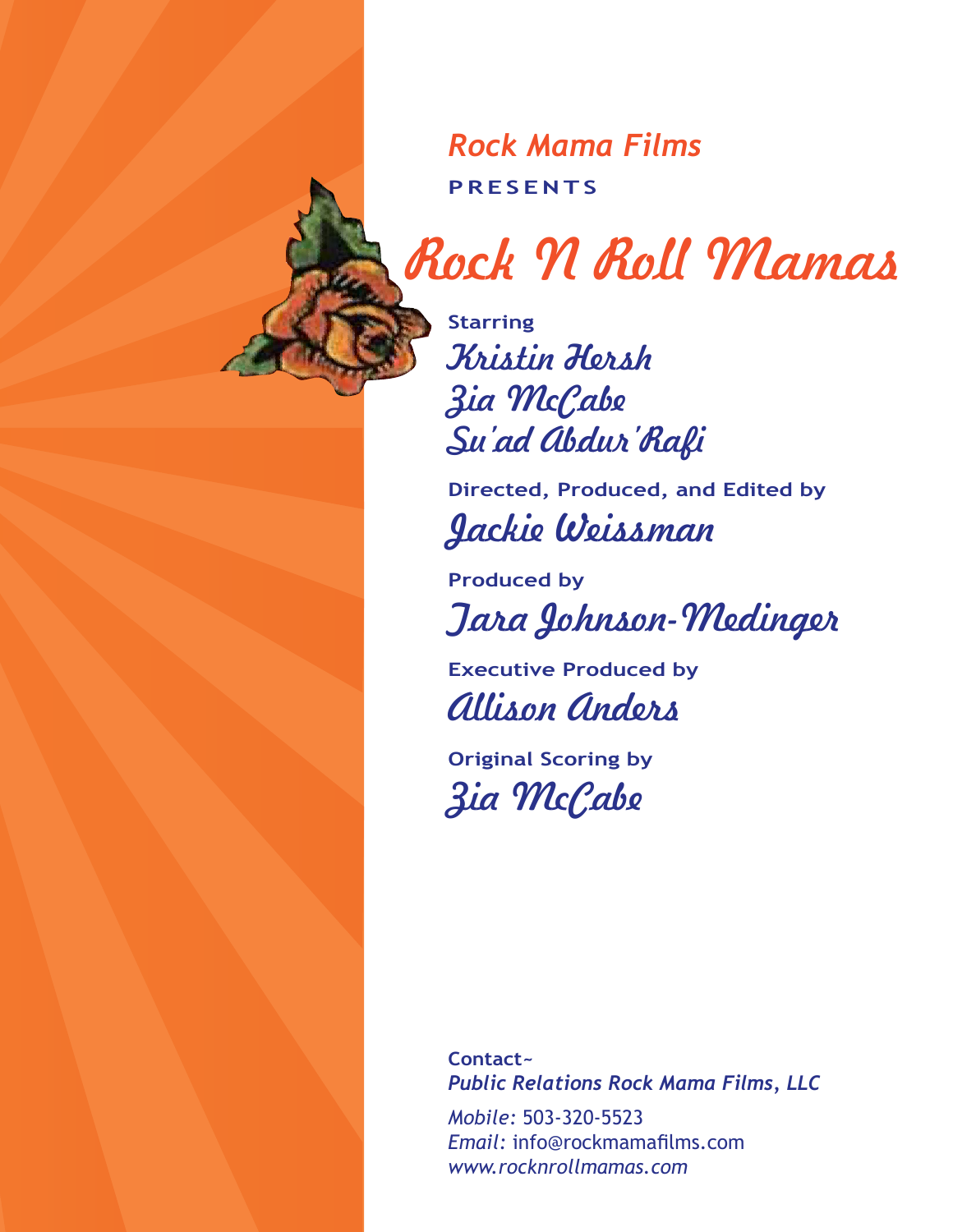## **Short Synopsis**

ROCK N ROLL MAMAS is a feature-length documentary about three indie rockers who strive to follow their creative dreams and raise their children. Over the course of six years, director, Jackie Weissman, followed Kristin Hersh of Throwing Muses, Zia McCabe of The Dandy Warhols, and hip hop artist, Ms.Su'ad. The verite style of this film takes the viewer into the daily grind of these women's lives. We watch the women as they tour and perform, go to play dates, juggle childcare, and get to gigs. It is a mixture that isn't the glamorous life we imagine when we think of rock musicians, it's the reality.

## **Long Synopsis**

ROCK N ROLL MAMAS is a feature-length documentary about three indie rockers/mamas who strive to follow their creative dreams and raise their children. Over the course of six years, director, Jackie Weissman, followed Kristin Hersh of Throwing Muses, Zia McCabe of The Dandy Warhols, and hip hop artist, Ms. Su'ad. The verite style of this film takes the viewer into the daily grind of these women's lives. We watch the women as they tour and perform, go to play dates, juggle childcare, day jobs, and get to gigs. It is a mixture that isn't the glamorous life we imagine when we think of rock musicians, it's the reality.

These ladies' lives are a mix of mundane, joy, love, struggle, and perseverance. From the outside it seems like it should be easy, merging motherhood with making music. But merging motherhood and making music is not without its sacrifices. Kristin loses her tour bus while writing a bestselling memoir. Zia suffers relationship issues during her eighteenth year in The Dandy Warhols. Su'ad is a single mom struggling to make ends meet during the day while performing at night.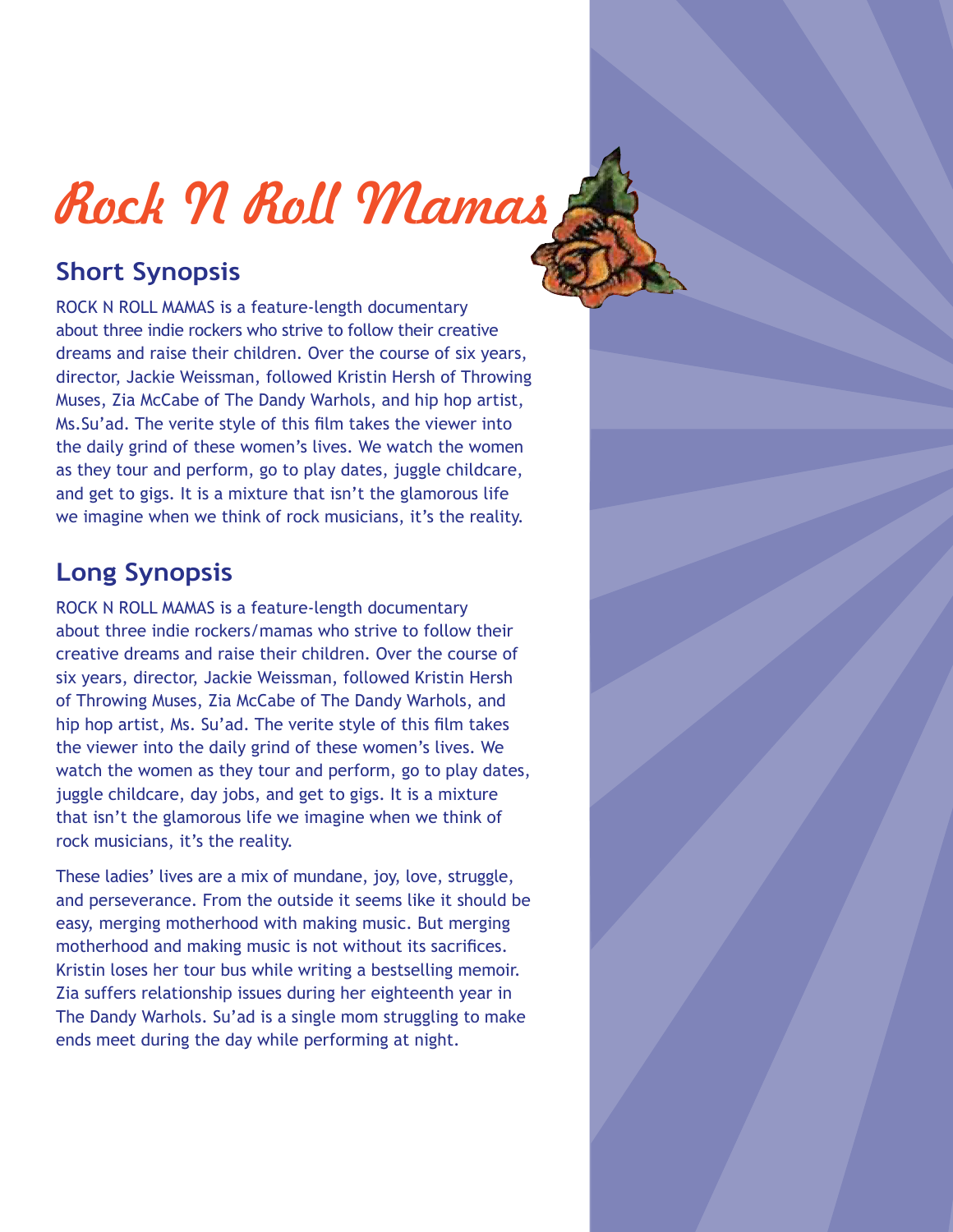

## **About The Film**

Award winning filmmaker Jackie Weissman's ROCK N ROLL MAMAS is a feature length verite documentary made for, by, and about parents. Weissman takes us into the daily lives of The Throwing Muses' Kristin Hersh, The Dandy Warhols' Zia McCabe, and the up-and-coming hip-hop artist, Ms. Su'ad as they face economic instability and the rigors of touring with children. Interwoven with the blood, sweat, and personal fulfillment found in performing, Weissman's wide-angle approach to the story captures the trio's essence as women, artists, and mothers. The scenes deliver both the comedy and tragedy in their true-life situations while on tour and at home.

Mainstream media often portrays rocker moms as crazy and inept or capable but bolstered by huge incomes and an army of support. Attitudes and perceptions by the general public are often judgmental and unforgiving. Weissman offers her audience another view through the lives of Hersh, McCabe, and Su'ad. She provides visibility for a career not normally undertaken by women and defuses the negative portrayals of female rock artists as we watch them encounter life's challenges and react to them responsibly. The relationships between the moms and their kids are poignantly captured during the vast amount of quality time they spend together.

The film's social significance is powerful as it subtly lobbies for structural changes in the way society perceives motherhood, career women, artists, and families. Time reveals the wear and tear on the women, their careers, their families, and their support systems. Yet the film's final message is that there is no one "*right*" way to live and parent; all parents who get through the day doing the best they can are "*rock stars*."

In addition to the three main characters, Weissman enlisted as Producer and Executive Producer, respectively, Tara Johnson-Medinger, and Alison Anders, two moms/career artists in film to help produce ROCK N ROLL MAMAS. Scoring parts of the film is keyboardist, bassist, and vocalist Zia McCabe, one of the women featured in the film.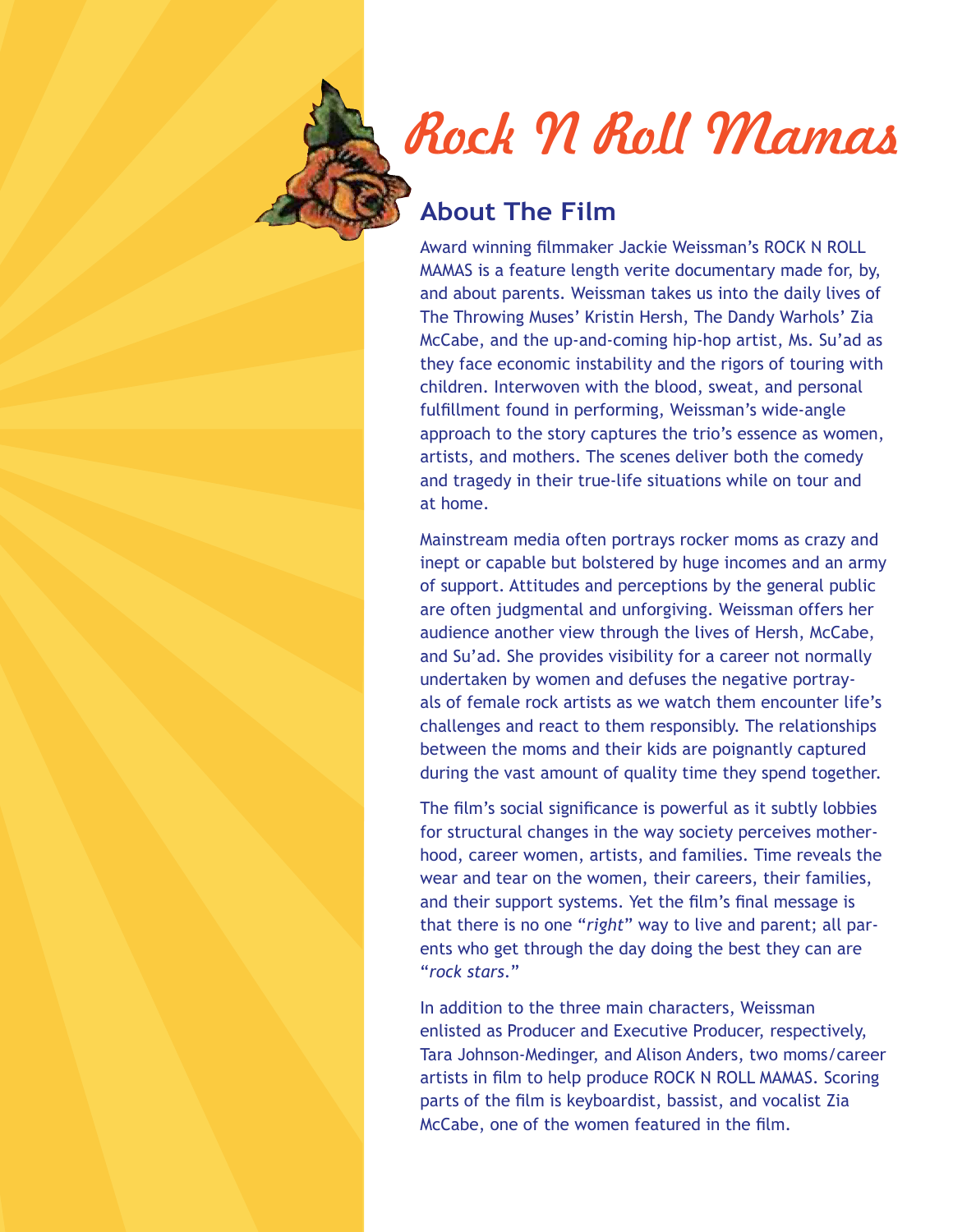## **The Directors Statement**

I began making ROCK N ROLL MAMAS nine years ago when my son, Lyle, was three-year's old to better understand how to balance my own creative needs with the needs of my child. I began looking to other artists for inspiration and guidance when I stumbled across an article about women at the onset of their rock star careers when they started a family. I realized immediately I had found the story I wanted to tell. For six years I captured on film the struggles and triumphs of three female rock artists as they balanced their music careers with parenting.

When I started this film, I thought the thesis would be that these strong women are a great example because they can do it all; but after filming them over the last six years, I saw that no one, not even strong women, can do everything well. Something has to give. Kristin loses her tour bus while writing a bestselling memoir. Zia suffers relationship issues during her eighteenth year in The Dandy Warhols. Su'ad is a single mom struggling to make ends meet during the day while performing at night.

Instead of doing it all perfectly, these women struggle and make mistakes but persevere as they strive to live their lives on their own terms – and this is why they set a great example. Celebrity or not, ultimately all women must labor with the stadium-sized challenges of parenting. ROCK N ROLL MAMAS' new thesis, or "*mamafesto*," is that all moms who get through the day-to-day doing the best that they can are "*rock stars.*"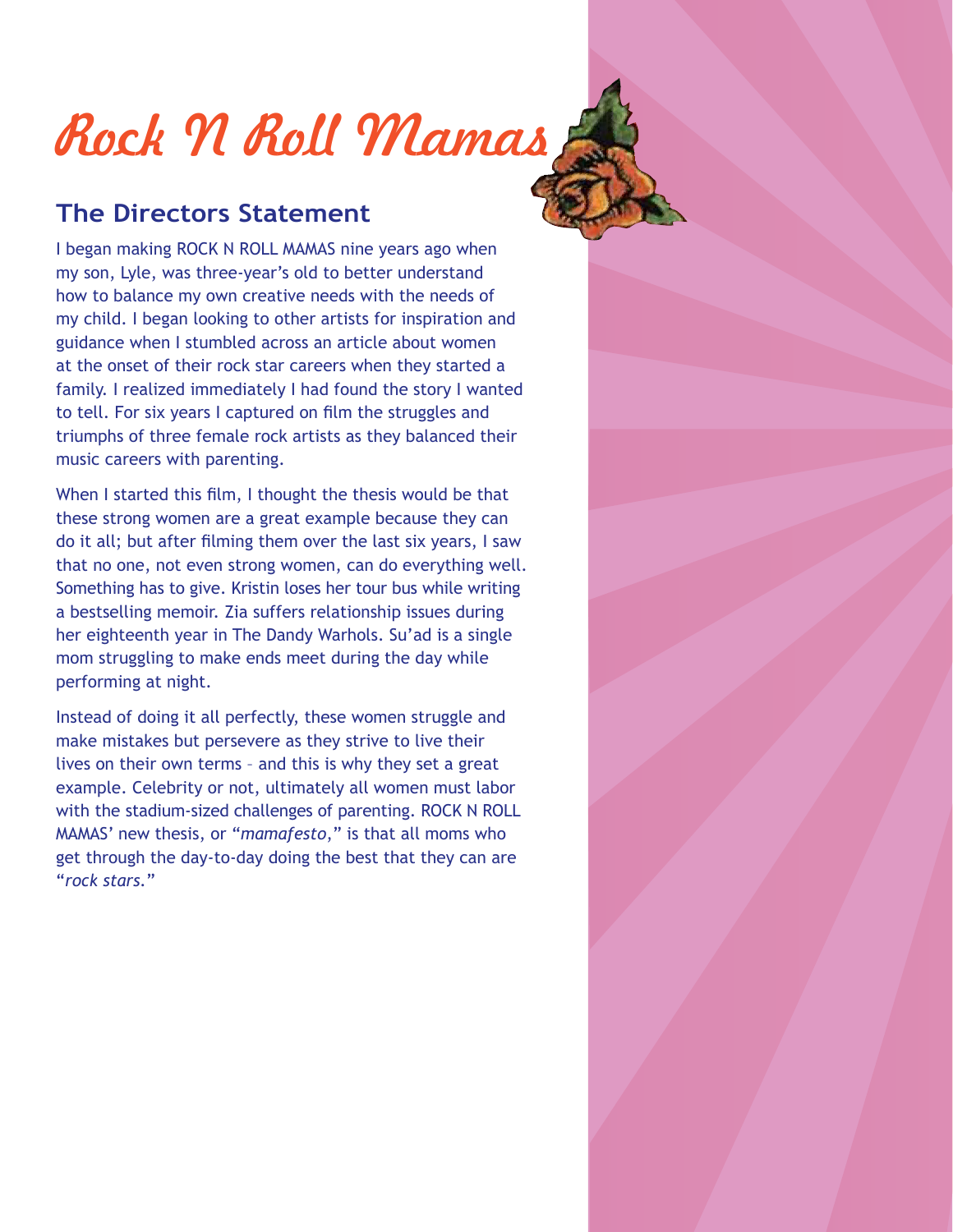## Rock N Roll Mamas **The Mamas ~ Cast List**



# Kristin Hersh

Kristin Hersh started the seminal post-punk band, Throwing Muses, at age 14. She released her first record at age 19 on the same day she went into labor with her first son, Dylan. Since then she's given birth to 11 Throwing Muses albums, five solo recordings, many EPs and singles, and three more sons. In 2003 she formed 50 Foot Wave, a punk rock trio making a name for themselves as a hard-driving encore to Kristin's work with Throwing Muses. Even after 20-plus years as a performer, Kristin still tours several months each year, often with her family in tow. Kristin is married to manager Billy O'Connell, and is mother to Dylan (25), Ryder (20), Wyatt (15), and Bodhi (10).

*www.throwingmusic.com*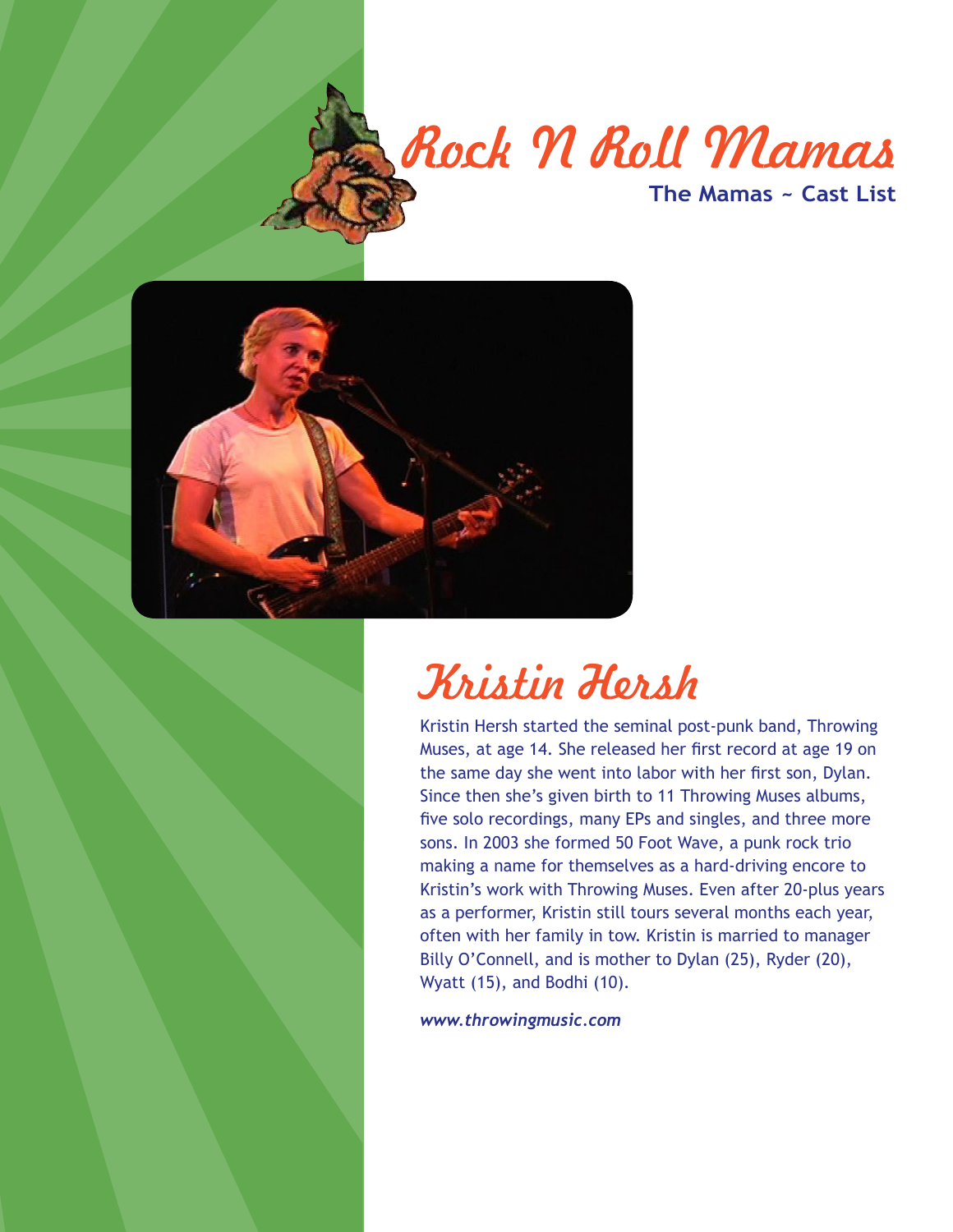

# Zia McCabe

Keyboardist, bassist, and vocalist Zia McCabe began her musical career in 1995 when she joined The Dandy Warhols, despite never having played a musical instrument. Deeply influenced by the psychedelic pop of the Velvet Underground, the band gained an underground following in the United States and more commercial success in Europe with their second album, Dandy Warhols Come Down, in 1997. In 2000, they released Thirteen Tales from Urban Bohemia, which captured the attention of college radio and began the band's ascent to mainstream U.S. recognition. Their next album, Welcome to the Monkey House, released in 2003, was coproduced by Nick Rhodes of Duran Duran. The Dandy Warhols, along with the Brian Jonestown Massacre, were the subjects of the 2004 Sundance-awarded documentary DIG! The film, recorded over the course of seven years by Grammy-nominated film director Ondi Timoner, captured the friendship/ rivalry between the bands as they navigated their way from obscurity to music industry success. Zia is mother to Matilda Louise McCabe (8).

#### *www.dandywarhols.com*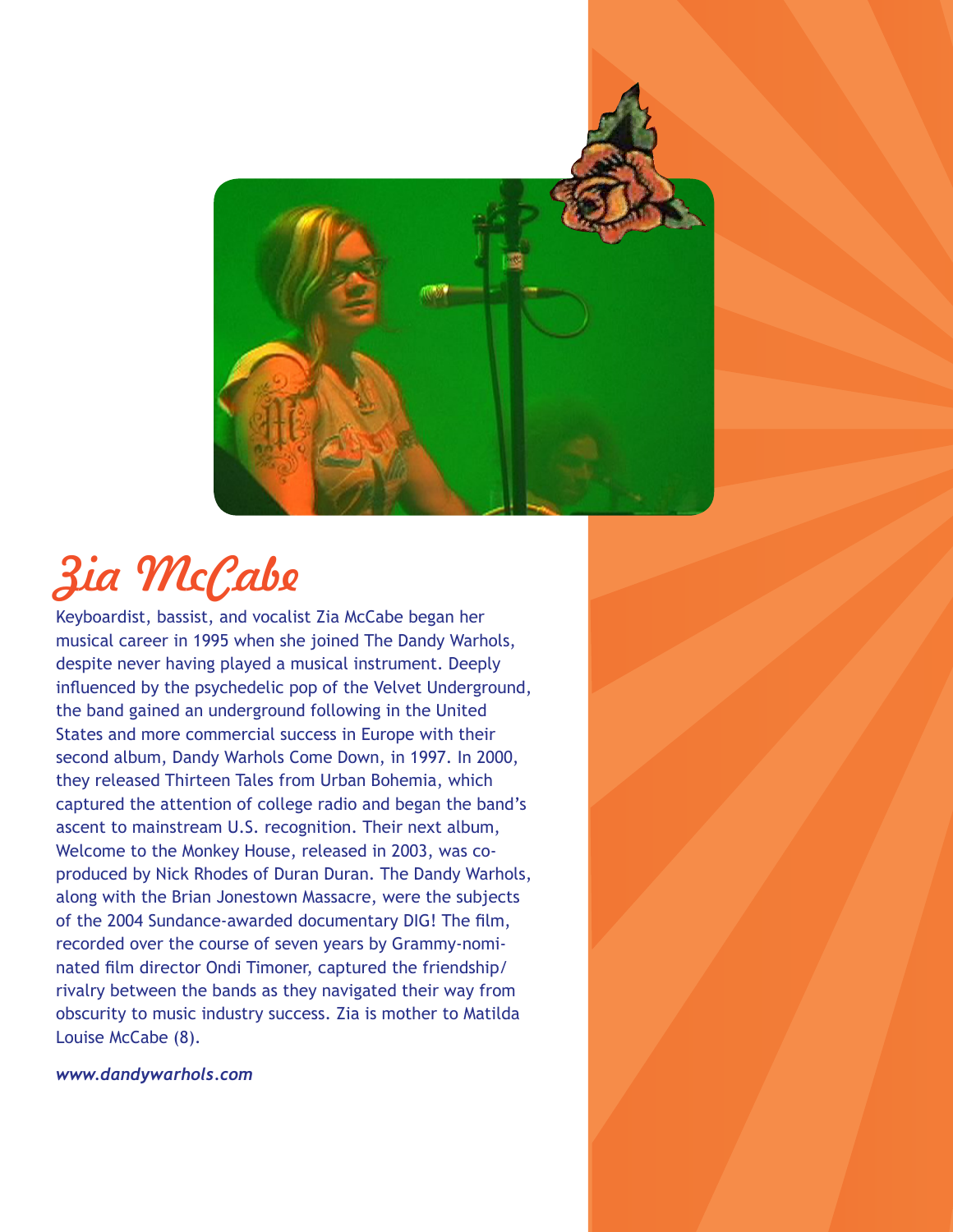

# Su'ad Abdur'Rafi

Ms. Su'ad started her hip hop career in 2003 as a featured artist in The Ramsey Brothers. She has performed in the underground hip hop scene in Portland, Oregon, working with numerous notable regional artists, including Scarub, Asop, Eligh, Murs, Sunspot Jonz of the the Living Legends crew, Eyedea & Abilities, Mykah Nyne, The Lifesavas, Ol Dominion, Sweatshop Union (BC), The Coup, and many others. Her debut solo, "The Urban Superwoman EP: The Urban Superwoman is a Savage," came out in 2004. Su'ad is mother to Moses (12).

*www.myspace.com/urbansuperwoman*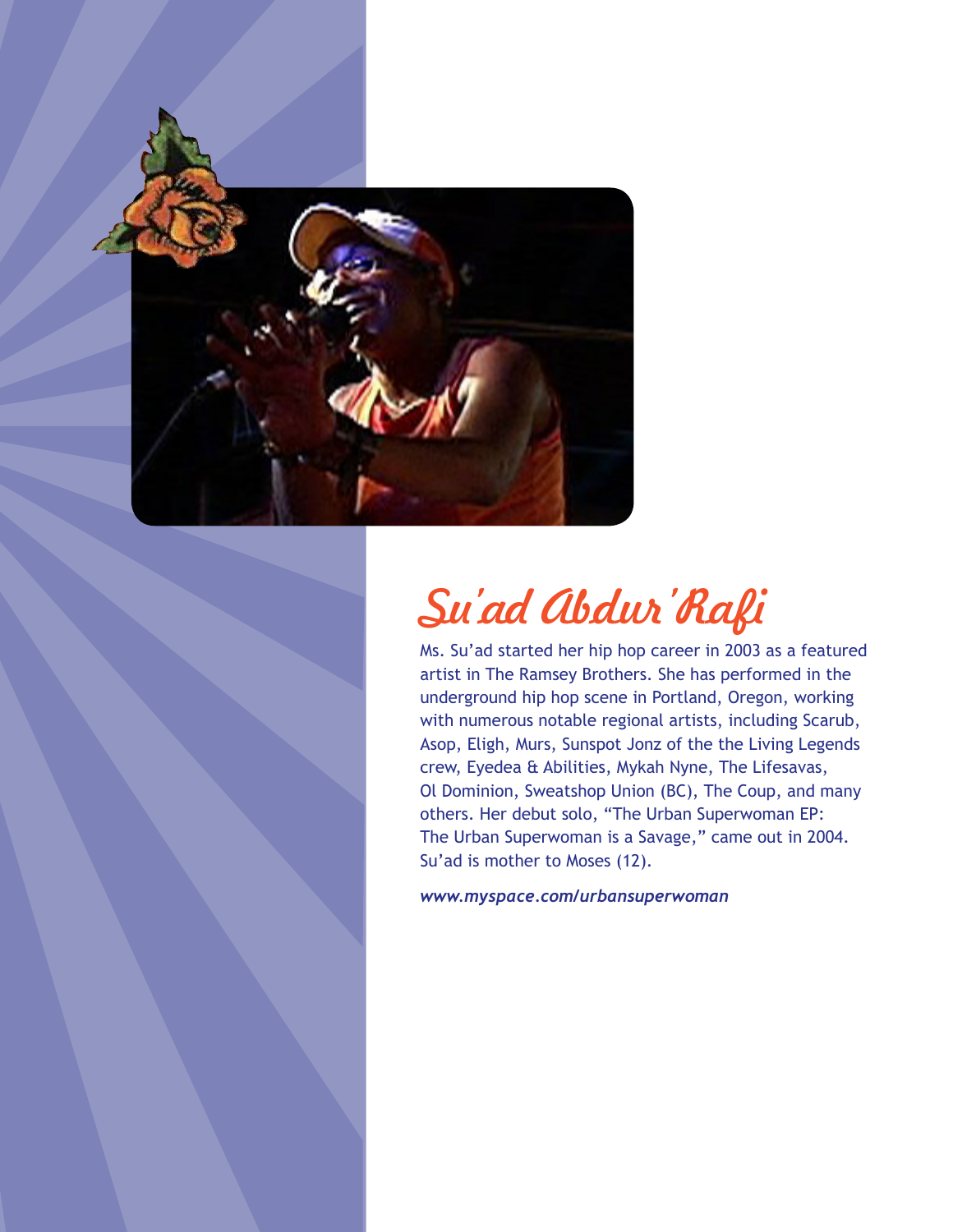**The Mamas ~ Crew List**

## Jackie Weissman

### **Director/Producer/Writer/Editor**

For the past seventeen years, Jackie Weissman has been working as a documentary filmmaker, freelance director/ producer and Avid editor. She is the owner and president of Rock Mama Films, LLC, and a full service video production company. Jackie received her MFA in film and video production from Columbia College-Chicago. Her award winning documentary, THE GORILLA AND THE PIKER, was featured on WNET, Channel 13 in New York, as a part of its Reel New York series, and has won various festival awards. Jackie's extensive corporate video work includes documentary shorts about Mos Def and the Hot Boys for FUBU's website, y2g.com, as well as videos for Web MD, British Airways, and many others. She has been a film/video instructor at Columbia College-Chicago, The Art Institute of Portland, and Project Youth Doc. Jackie is a founding board member of the Women in Film Portland Chapter (WIF-PDX), and currently serves as the board's vice president. Jackie lives in Portland, Oregon with her husband Andrew, and son, Lyle (11).

*www.rockmamafilms.com*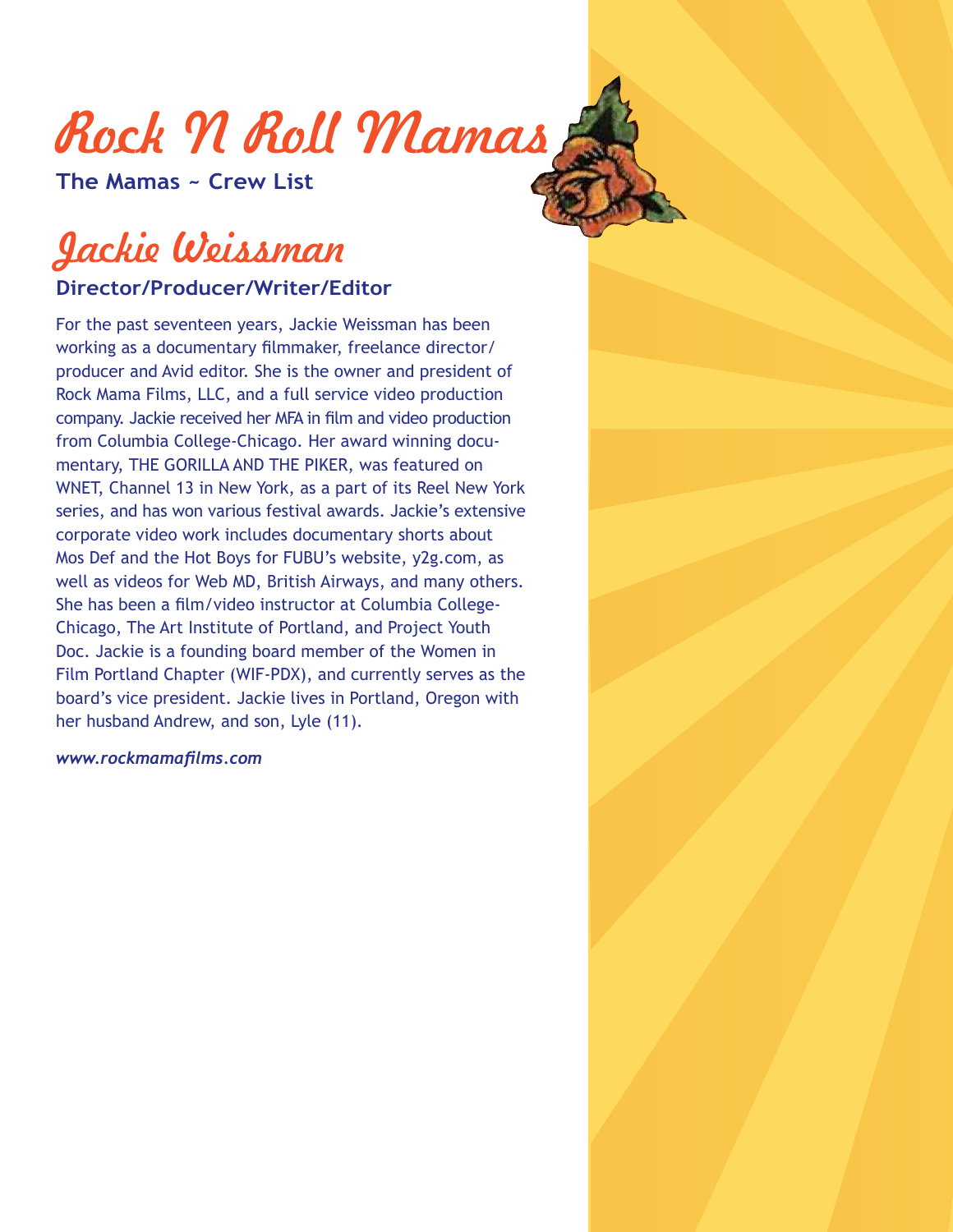**The Mamas ~ Crew List,** *continued*

## Tara Johnson-Medinger

### **Producer**

With 20 years of experience in the film and television industry, Tara Johnson- Medinger is a force to be reckoned with in the burgeoning Portland film scene. Johnson-Medinger is the Producer of MY SUMMER AS A GOTH as well as the Producer of the documentary ROCK N ROLL MAMAS. She is the Executive Director of The Portland Oregon Women's Film Festival and co-founder of Sour Apple Productions, a production company dedicated to original filmmaking and festival exhibition. She currently serves on the founding board of the Women in Film Portland Chapter (WIF-PDX). Before moving to Portland, Johnson-Medinger was a manager of affiliate promotion at the FOX Broadcasting Company in Los Angeles. Through her production work as well as POWFest, Tara wants to promote and create new opportunities for women filmmakers not only in Oregon but world-wide. Tara lives in Portland, Oregon with her husband Chris and their two children, Avery (9) and Quinlan (7).

*www.sourappleproductions.com*

# Allison Anders

### **Executive Producer**

Allison Anders is a Los Angeles-based independent filmmaker. In 1995 she was the recipient of a MacArthur "genius grant" and in 2002 she won a George Foster Peabody Award for distinguished achievement and meritorious service for her semi-autobiographical film THINGS BEHIND THE SUN From the release of her acclaimed first feature BORDER RADIO (1989; co-written and co-directed with Kurt Voss) through the recent critical and popular success of THINGS BEHIND THE SUN, Anders has established a body of work that is innovative in its visual and sound style and marked by ensemble acting and strong women characters. Her films as writer-director also include GAS FOOD LODGING (1992), MI VIDA LOCA (1993), GRACE OF MY HEART (1996),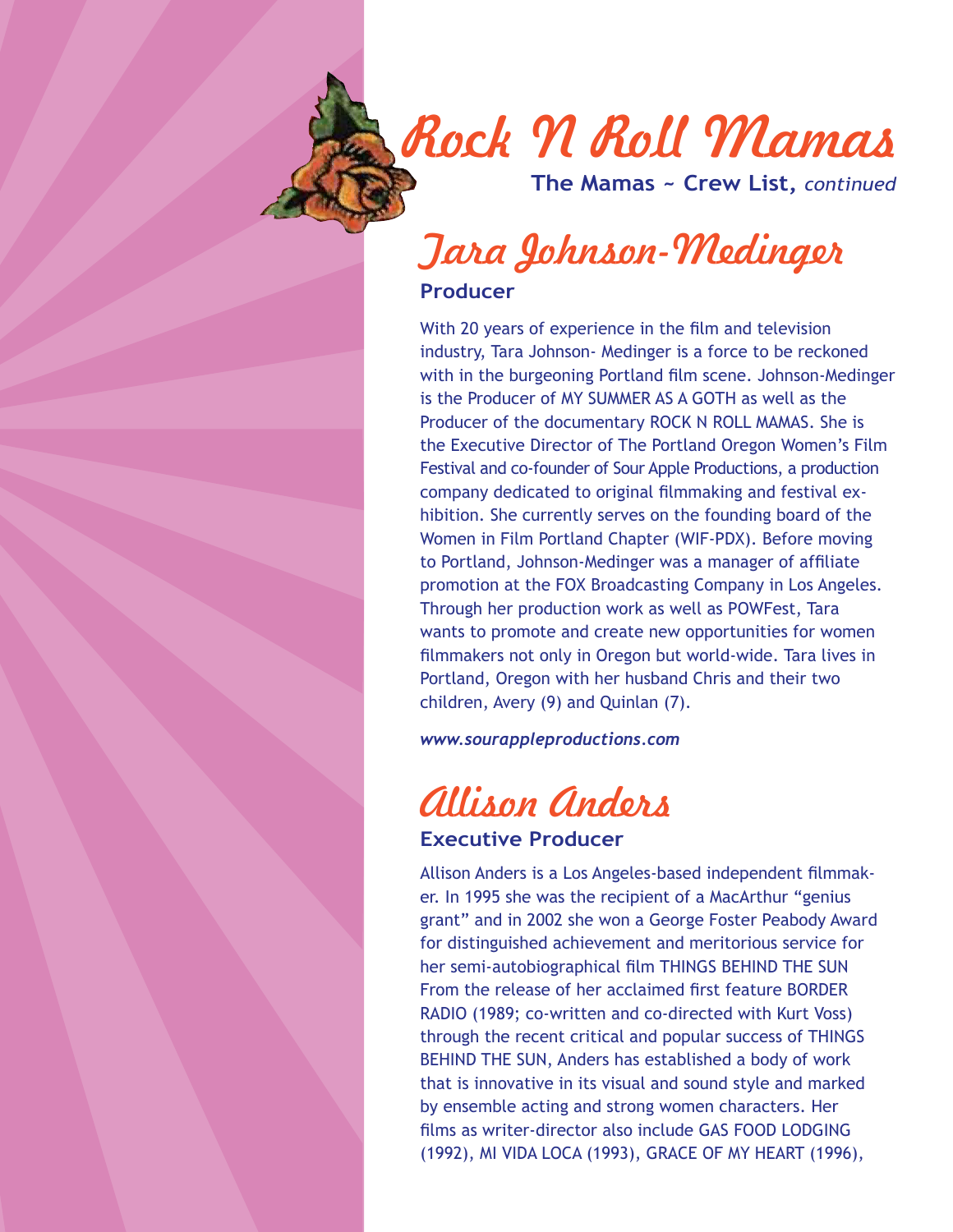**The Mamas ~ Crew List,** *continued*

## Allison Anders

and SUGAR TOWN (1999; co-directed with Kurt Voss). Anders' films have premiered at the Cannes International Film Festival and at the prestigious Sundance Film Festival, and retrospectives of her work have been held in Thessaloniki, Greece; Sheffield, England; and at the Karlovy Vary Film Festival in the Czech Republic. She is a distinguished professor at University Of California, Santa Barbara where she teaches film one quarter a year. Anders has also directed episodes of the TV Shows SEX IN THE CITY, COLD CASE, THE L-WORD, MEN IN TREES, SOUTHLAND, and WHAT ABOUT BRIAN.She is the proud mother of Tiffany (33), Devon, (30) and Ruben Anders (17), and a new grandmother. She lives in Los Angeles with her fella Terry Graham.



### **Composer**

Keyboardist, bassist, percussionist, and vocalist, Zia McCabe began her musical career in 1995 when she joined The Dandy Warhols, despite never having played a musical instrument. Deeply influenced by the psychedelic pop of the Velvet Underground, the band gained an underground following in the United States and more commercial success in Europe with their second album, Dandy Warhols Come Down, in 1997. In 2000, they released Thirteen Tales from Urban Bohemia, which captured the attention of college radio and began the band's ascent to mainstream U.S. recognition. Their next album, Welcome to the Monkey House, released in 2003, was co-produced by Nick Rhodes of Duran Duran.

Zia started a country band, Brush Prairie, in 2009. Brush Prairie recorded the EP, Carry Yourself Back to Me in 2010. Zia dj's under the name DJ Rescue. She is mother to Matilda Louise McCabe (8).

#### *www.dandywarhols.com*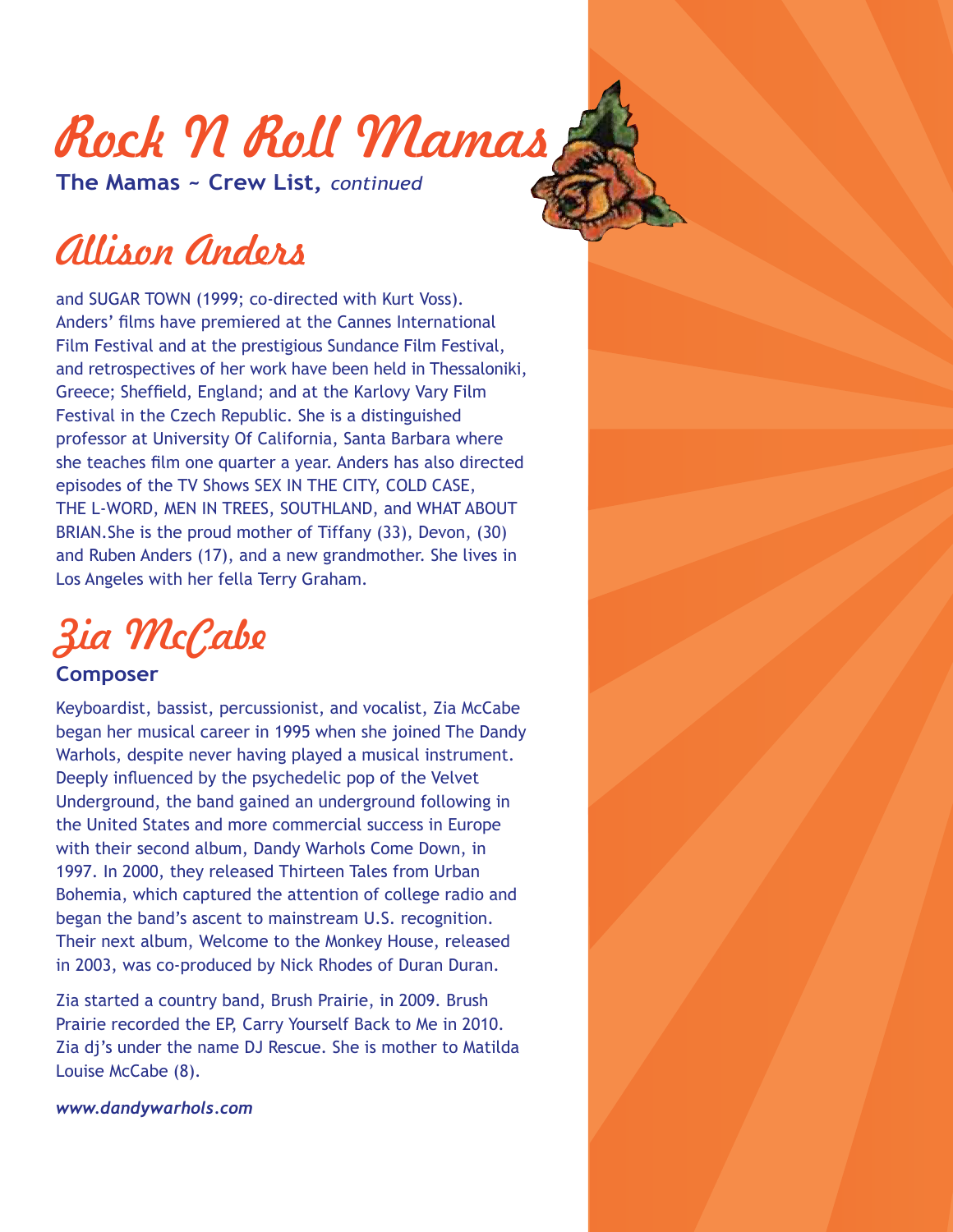

*A Film By* **Jackie Weissman** *For My Family*

*Director/Producer* **Jackie Weissman**

*Producer* **Tara Johnson-Medinger**

*Executive Producer* **Allison Anders**

*Associate Producer* **Kathryn Wood**

#### *Camera*

**David McMurry Courtney Hermann Lindsey Goodwin-Grayzel Jonathan Nastasi Brian Galford Chris Rhoades Suree Towfignia Tyson Wisbrock Lauren Pollock Kristen Henderson**

#### *Additional Camera*

**Sarah Marcus Lisa Fletcher Aurelio Roman Jackie Weissman Erika Valenciana Liz Vice**

#### *Sound*

**Blakesly Clapp Rob Cowalt Keri-Beth Elliott Courtney Hermann Brian Hettinga Karl Lind Jackie Weissman**

*Editor* **Jackie Weissman**

*Additional Editing* **Emily von Gilbert**

*Assistant Editor* **Krissy Wesseloh**

*Transcription* **Erika Valenciana Maria Martin Emmanuel Sari**

*Animation* **Andrew Dieffenbach Sean Burns**

*Original Music* **Zia McCabe Sarah Mayfield**

#### *Music Clearance Rights*

*Special Thanks to* **Andrew Altschul Lyle Altschul Zia McCabe Travis Hendricks Matilda McCabe Brent DeBoer Courtney Taylor-Taylor Pete Holstrom Lee Cohen Brush Prairie Suad Abur'Rafi Moses Boone Peter Boone Claudia Al-Amin Adrian Adel Kristin Hersh Billy O'Connell Ryder O'Connell Wyatt O'Connell**